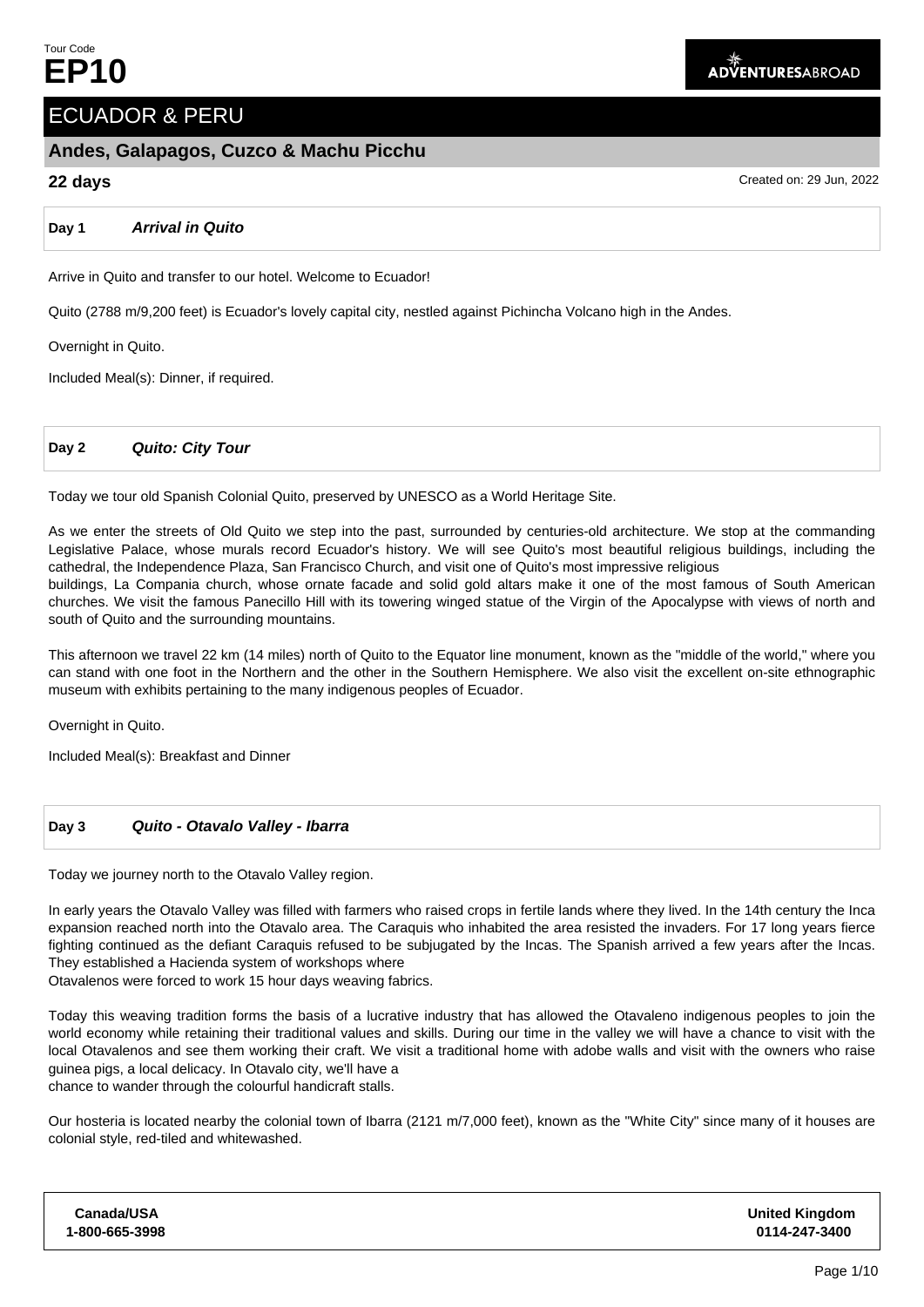Overnight in Ibarra.

Included Meal(s): Breakfast and Dinner

### **Day 4 Ibarra - Avenue of Volcanoes - La Cienega**

We depart Otavalo to follow in the footsteps of the German scientist, Alexander von Humboldt, and rediscover what in 1802 he called the "Avenue of Volcanoes," a 325 km (202 mi) long valley between the major cordillera ranges. Massive and standing alone, the volcanoes provide brooding, snow-covered contrast to the green equatorial lushness. We see snow-capped summits, mystical brooks and rivers, terraced farmlands, small villages and fascinating cultures.

We'll take the Pan-American Highway southwards and take a side road to discover the impressive volcanism, flora, and bird-life that this national park protects. A visit to the Interpretation Center and the Limpiopungo Lake as well as a short easy hike will let us enjoy this natural wonder.

The area is also home to a number of exceptional haciendas, some of which date back to the 16th century. La Cienega Hacienda is located near the village of Lasso near the foot of Cotopaxi and has been witness to centuries of important events in the history of Ecuador.

Overnight at Hosteria La Cienega (Lasso area).

Included Meal(s): Breakfast and Dinner

### **Day 5 La Cienega - Cotopaxi - Pillaro - Banos**

Today we continue our journey to Banos. En route we will visit Cotopaxi volcano, where we can have an interesting walk in the Paramo (moorlands), enjoy beautiful views, and learn more about the flora and fauna or the area.

We continue our journey, stopping in Pillaro where we will visit a traditional workshop of masks that are used in the Pillaro Devil parade, an important cultural expression of the local indigenous people.

We arrive in Banos, a small town whose elevation gives it an extremely agreeable climate and the surrounding mountainsides are brilliant green against the white summit of the Volcano Tungurahua. The word Banos means "baths" and, as the name indicates, the highlight is the numerous hot spring baths in the area. Today we have opportunity to visit the hot springs as well as wander the streets and market of this picturesque town. You can also hike into the nearby hillsides, along farmers' donkey trails through fields of corn, passion-fruit, and various other local products. A must-see is the Basilica dedicated to the Virgin of the Holy Water, credited with performing many miracles in the Banos area.

Overnight in Banos.

Included Meal(s): Breakfast and Dinner

#### **Day 6 Banos - Devil's Bowl - Riobamba**

Before departing Banos, we'll have a short walk to view one of the most impressive waterfalls in South America, the Devil's Bowl. At El Manto de la Novia we can experience a cable car ride over the Pastaza River Canyon.

After lunch we'll travel through open farmland flowing over the high ridges of the Western Andes to Riobamba (2750m/9,035 ft).

Riobamba is a small, charming Andean city with colonial architecture, cobble-stone streets, impressive plazas, and a fascinating market. The Monasterio de las Conceptas, Parq The very heart of Riobamba has a small-town feel, and the feeling is even intensified

| Canada/USA     | <b>United Kingdom</b> |
|----------------|-----------------------|
| 1-800-665-3998 | 0114-247-3400         |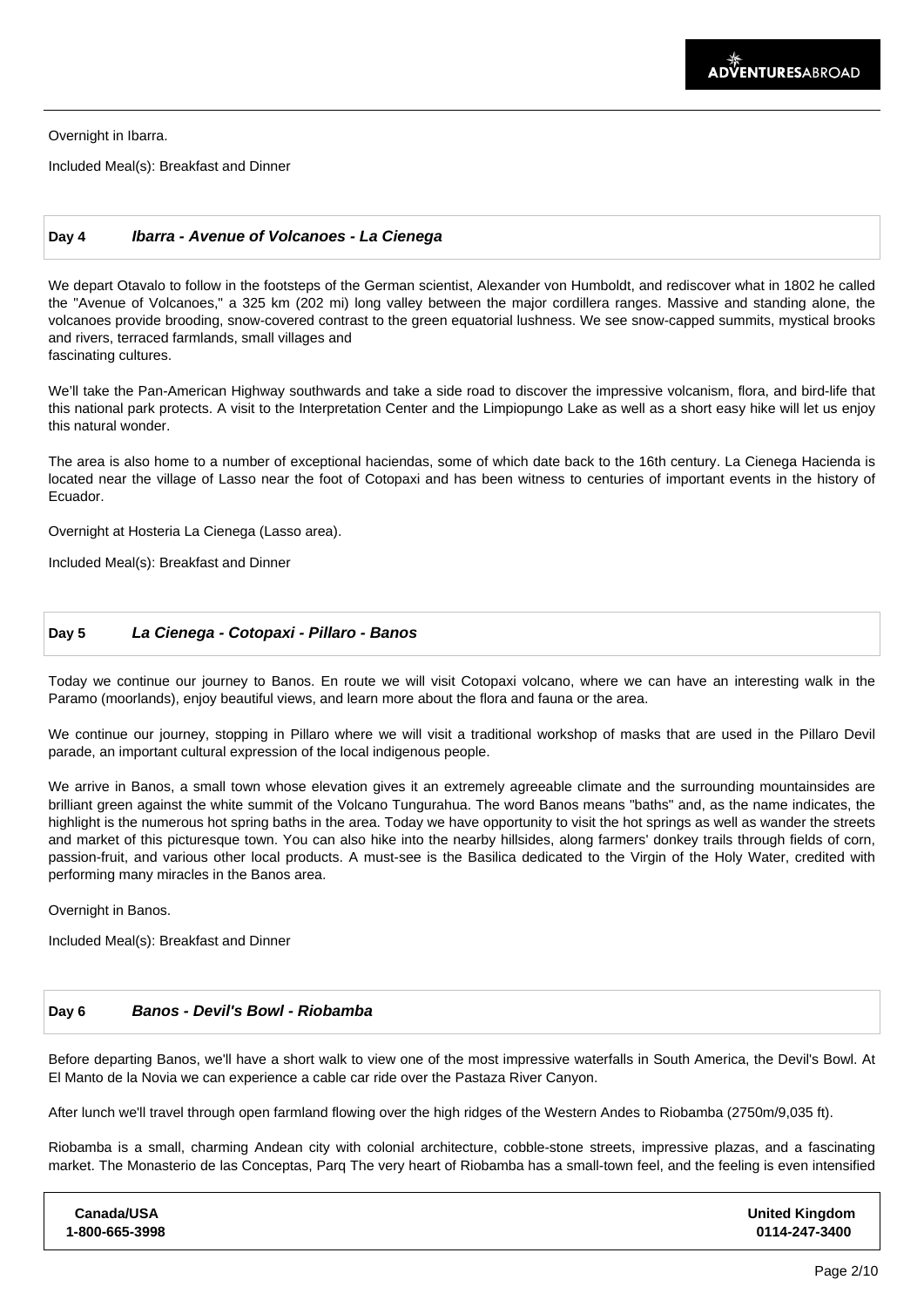by a large number of indigenous people strolling around Riobamba dressed in their traditional clothes.

Overnight in Riobamba.

Included Meal(s): Breakfast and Dinner

## **Day 7 Riobamba - Devil's Nose Train - Ingapirca - Cuenca**

Today's adventure involves one of the more interesting and impressive pieces of railway in South America, the Devil's Nose. The greatest complication faced by the construction of the Trans-Andean railroad was this mountain with almost perpendicular walls. To overcome this obstacle, a zigzag railroad was built, which climbs more than 500 meters in less than 12 km with steep ascents and descents. By any standard an impressive piece of engineering! We travel by rail as far as Alausi where we'll break for lunch.

Afterwards we'll continue by road to Cuenca, detouring to visit the Archaeological Complex of Ingapirca, the best-preserved and most important Inca site in Ecuador. Though not on the same scale as, say, Machu Picchu, the ruins include a large oval construction once used for ritual and astronomical purposes. Just outside the ruins, the Museo Sitio de Ingapirca displays a skeleton, tools, and other artifacts recovered from the area.

We continue to Cuenca (2648 m / 8,738 feet).

Overnight in Cuenca.

Included Meal(s): Breakfast and Dinner

### **Day 8 Cuenca: Walking Tour & Museo del Banco Central**

Once the site of an Inca settlement, Cuenca today is considered Ecuador's most beautiful city. Its historical connection with Spain is marked by narrow cobblestone streets, quaint parks, and romantic plazas. Charming adobe houses, wrought iron balconies, and religious art treasures capture the spirit of centuries long past. Cuenca, almost hidden away in a southern valley, was isolated until recent times; it wasn't until 1960 that paved roads were built to Quito and Guayaquil. Today's Cuenca is surrounded by small villages whose citizens create intricately detailed jewelry, beautiful ceramics, and masterfully-designed hand-woven shawls.

This morning we have a leisurely walking tour along the main plaza, Parque Calderon, and enter the old Cathedral, renovated for the visit of Pope John Paul in 1985. We also see the Monastery of El Carmen and visit La Inmaculada Concepcion while strolling the cobbled streets.

This afternoon we visit the Museo del Banco Central, which contains a permanent collection of black and white photos of 19th and early 20th century Cuenca, as well as displays of art and archaeological pieces, and ethnographic dioramas.

We also visit a Panama hat factory. In 1835 Manuel Alfaro, a Spanish entrepreneur, arrived in the port of Guayaquil in the province of Guayas. He settled in nearby Montecristi and quickly realized the economic potential of the toquilla hat, setting up his own chain of production from the straw plantations to circuits of weavers. His hats were soon being exported from the ports of Guayaquil and Manta to Panama, which was quickly becoming an important centre and staging post for international trade and travel. Here Alfaro opened a commercial centre selling his hats, cacao and pearls, thus beginning the association of the Ecuadorian toquilla hat with Panama.

Overnight in Cuenca.

Included Meal(s): Breakfast and Dinner

## **Day 9 Cuenca: At Leisure**

**Canada/USA 1-800-665-3998** **United Kingdom 0114-247-3400**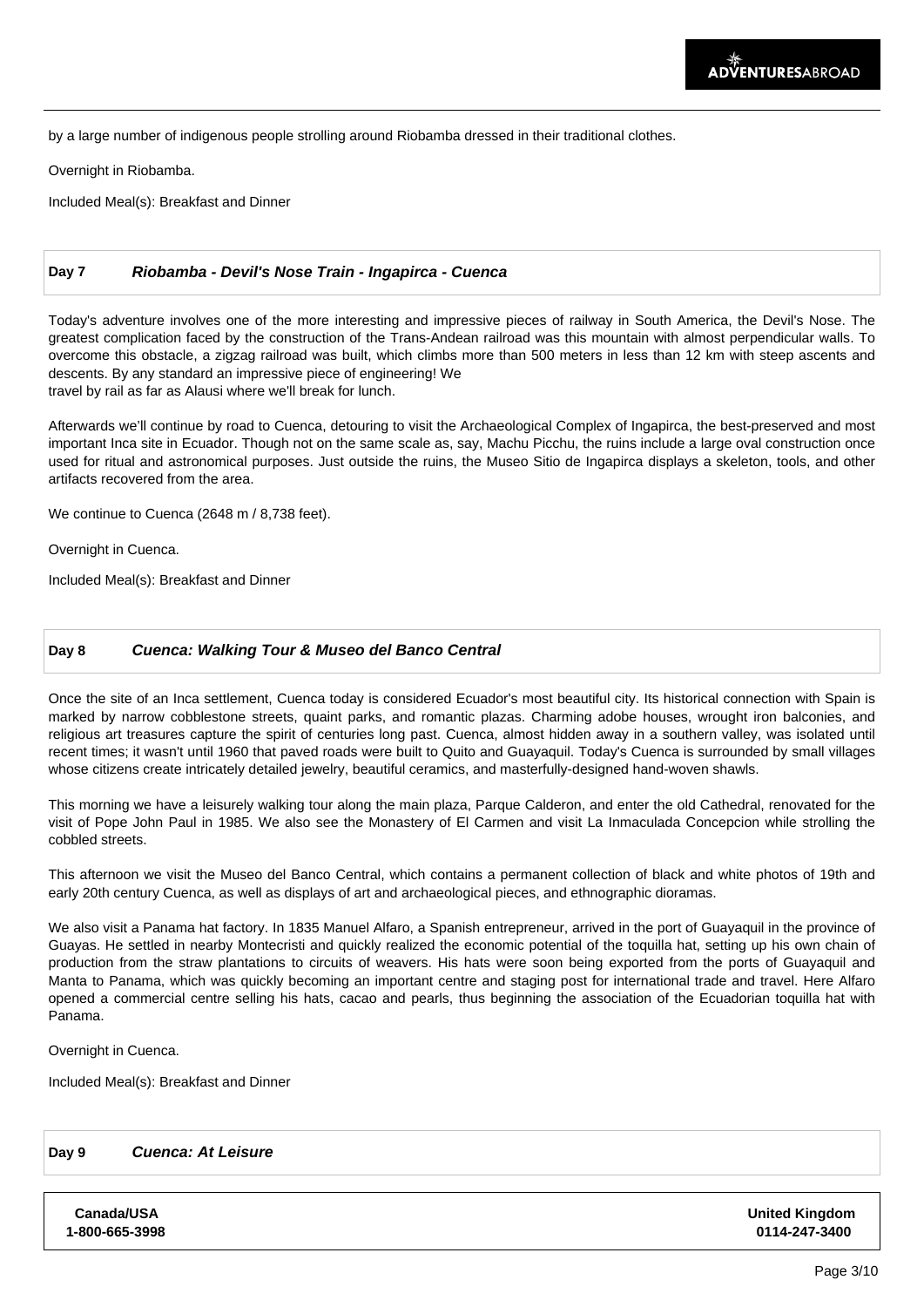Today is yours to explore and experience this charming town on your own.

This city, a UNESCO World Heritage Site, has been named the best city in which to retire by Travel and Leisure magazine; indeed, these days more than 8,000 US and Canadian citizens make Cuenca their home.

Overnight in Cuenca (due to the informal nature of the day, and for a break from the group meal dynamic, we don't include your evening meal today).

Included Meal(s): Breakfast

| <b>Day 10</b> | Cuenca - Cajas National Park - Guayaquil |  |
|---------------|------------------------------------------|--|
|---------------|------------------------------------------|--|

Today we travel by road to Guayaquil via Cajas National Park.

The park contains hundreds of clear, cold lakes, streams, and rivers. Weather-permitting (which can be highly changeable at this altitude), the park can provide an excellent opportunity for us to hike the grassland of Paramo Region or visit a forest of polelypsis trees, the highest altitude tree in the world. Recently the park's management introduced llamas and alpacas as part of a breeding program to re-introduce these animals to the southern highlands. Keep your eyes peeled for the many bird species that make the park their home, especially for the silhouette of a soaring (and extremely rare) Andean Condor, which can sometimes be spotted here riding the thermal up-drafts.

We continue to the coast with a stop at a cocoa plantation to learn about its cultivation and the production of Ecuadorian chocolate.

Our destination is the main port city of Ecuador, known as a gateway to Pacific beaches and the Galapagos Islands. Stretching along the Guayas River is the waterfront Simón Bolívar promenade, home to La Rotonda monument.

Overnight in Guayaquil.

Included Meal(s): Breakfast and Dinner

### **Day 11 Guayaquil - Fly to the Galapagos / San Cristobal Airport**

Departure from Guayaquil to San Cristobal in a 2-hour flight. Upon arrival, passengers are picked up at the airport by our naturalist guides and taken on a ten-minute bus drive to the pier to board the M/V Galapagos Legend.

An archipelago of 12 large and several hundred smaller volcanic islands occupying a 4800 sq km (3,000 sq mile) area about 1000 km (620 miles) west of Ecuador, the Galapagos Islands have become one of the world's premier adventure travel destinations. Over the course of your visit, you'll enjoy up-close views of unusual, specially-adapted animals, plants and terrains including sea lions, tortoises, iguanas, land and sea birds, volcanic landscapes, unusual cacti and vegetation. Little has changed about the islands since Charles Darwin's visit in 1835 to "this little world within itself" inspired his first theories of evolution. Nearly the entire archipelago is a natural sanctuary where you'll have thrilling encounters with some of the world's last completely untamed wildlife that has never learned to fear the presence of humans. 

We will be navigating the Galapagos on board the M/V Galapagos Legend, a 110-passenger luxury expedition ship totally converted in 2001 and recently renovated. The M/V Galapagos Legend has all-new passenger accommodations with 1800 sq m of social areas and was built with marine certified materials qualifying with Safety of Life at Sea specifications. All cabins are booked in "outside" Junior Suite cabins with plenty of space for luggage in the wardrobe closet. Private bathrooms feature hot and cold water, shower, and a hair dryer. Also aboard, a highly-trained crew, 24 hour physician, and naturalist multilingual guides. An auditorium for conferences, spacious social areas, dining room, 24 hour coffee bar, swimming pool and sun decks, observation platforms, cocktail bars, long distance calls, fully air-conditioned.

AFTERNOON - Interpretation Center & Tijeretas Hill (San Cristobal Island)

Dry landing (no need to step into water upon landing). The interpretation center is full of interesting information and offers the perfect

| Canada/USA     | <b>United Kingdom</b> |
|----------------|-----------------------|
| 1-800-665-3998 | 0114-247-3400         |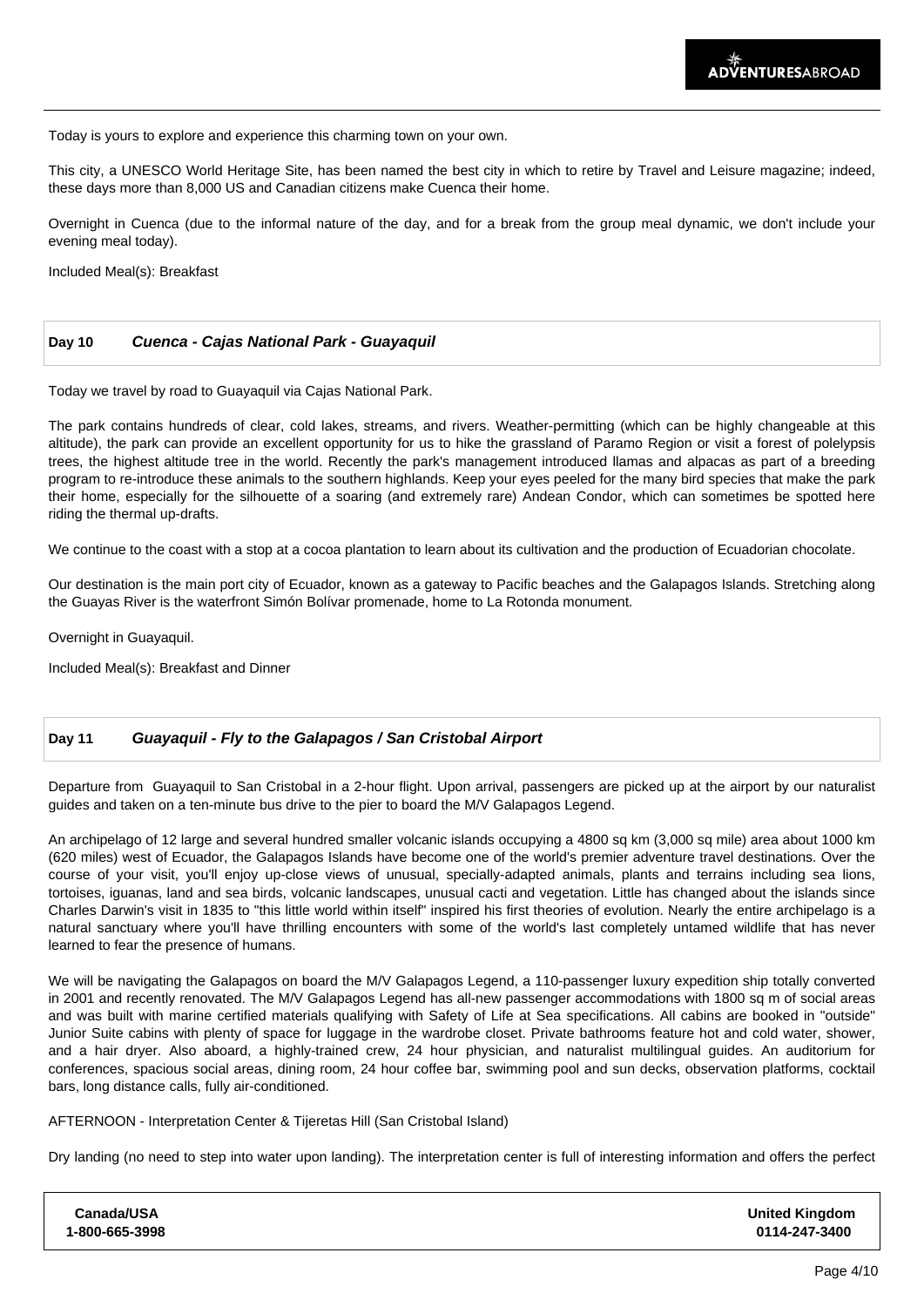overview to the formation of Galapagos, its significance in the world, threats and conservation efforts. Followed by a hike to Frigatebird Hill (Cerro Tijeretas) we will have great looks at both species of frigatebird, with the bonus of a beautiful view of the bay below.

Difficulty level: easy /moderate Type of terrain: flat/stairs/rocky Duration: 1-hour visit/1-hour walk

Return to ship for passenger welcome and briefing; there is a presentation of the crew. At this time a safety drill is practiced. Free time on board. After dinner a guide's briefing on next day activities in the auditorium. 

\* The cruise portion of this itinerary has been provided provided by the cruise operator and should be taken as guidance only. Last minute operation considerations and national park policies can result in alterations and deviations from this schedule, sometimes at late notice. Such changes are the prerogative of the cruise operator over which Adventures Abroad has no control.

Overnight Galapagos Cruise.

Included Meal(s): Breakfast, Lunch and Dinner

## Day 12 **Galapagos Cruise / Gardner Bay, Gardner & Osborn islets (Espa** $\tilde{A}$ **±ola Island)**

Wet landing (you will have to step into shallow water and walk to shore - see your pre-trip notes for suggestions re footwear). One of the most stunning beaches in all of Galapagos, the long, white, sandy beach, lapped by turquoise waters is home to a colony of Galapagos sea lions, indifferent to the humans that walk amongst them. The Hood mockingbirds, endemic to this particular island, will be eager to inspect the visitors and satisfy their innate curiosity. Darwin's finches may also join the throng including the reclusive warbler finch. We can also snorkel here from the beach, in the shallows of the bay.

Difficulty level: easy Type of terrain: sandy Duration: 1-hour walk / 1-hour snorkeling

Return to ship; lunch.

PM – Suarez Point (Española Island)

Dry landing. One of the highlight visits of the trip. Punta Suarez seems to have everything – a naturalist's paradise. A slew of marine iguanas and sea lions greet us at the landing site from where our walk continues with close encounters of boobies, endemic lizards, gulls and even a dramatic blow hole. The oldest extant island in the archipelago it is our only opportunity to commune with the endemic waved albatross during their breeding season between April and December. With luck, we can watch their complex courtship display.

Difficulty level: demanding Type of terrain: rocky Duration: 2½-hour walk

Return to ship; Free time on board. Guides briefing on next day activities.

Overnight Galapagos cruise.

Included Meal(s): Breakfast, Lunch and Dinner

## **Day 13 Galapagos Cruise / Floreana Island**

Wet landing. A very short walk from the beach leads us to the famous Post Office Barrel. Claimed to have been first setup in 1793 by

| <b>United Kingdom</b><br>0114-247-3400 |
|----------------------------------------|
|                                        |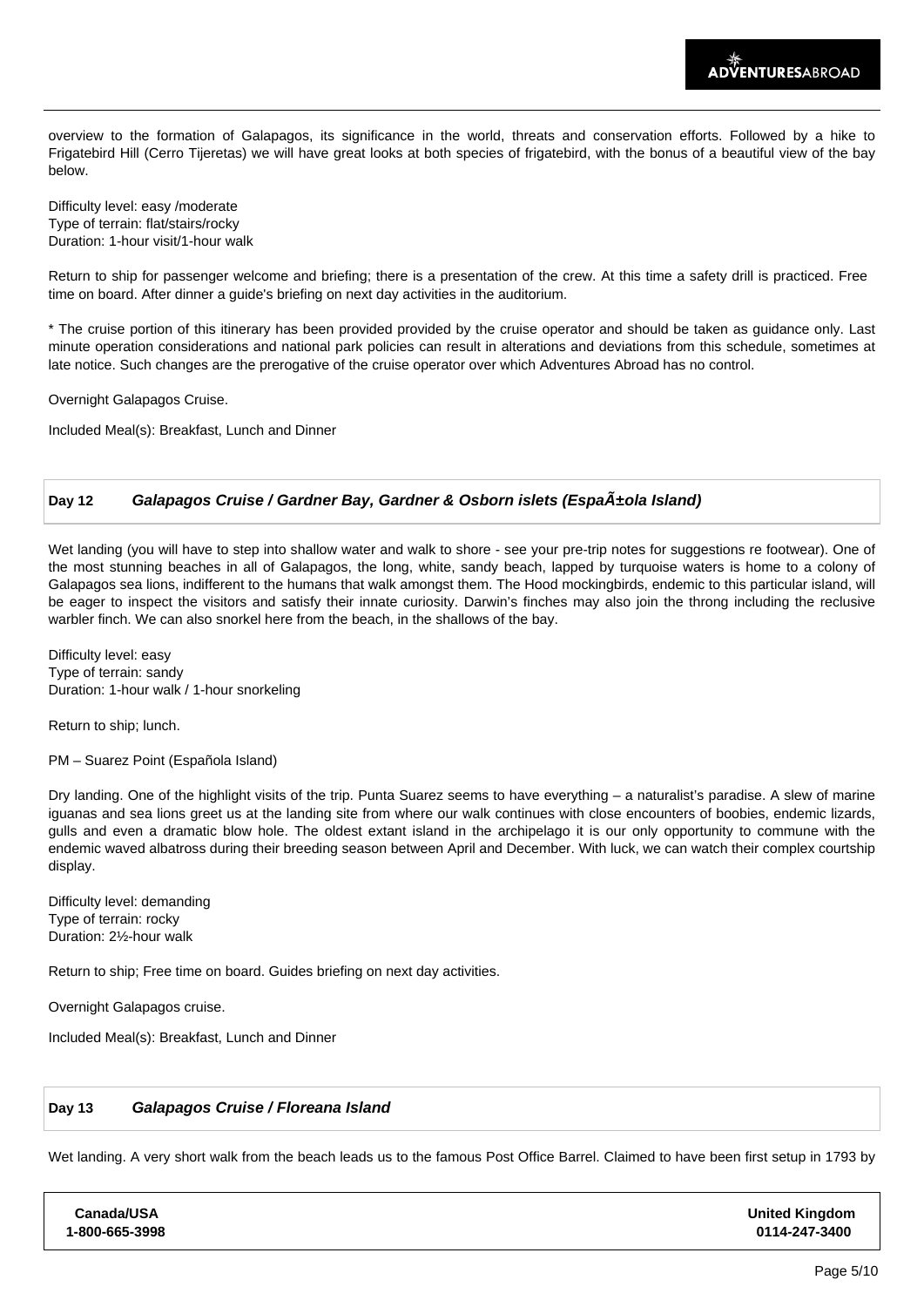Captain James Colnett it remains the oldest functioning "post office" in the Pacific. The system was that whalers and fur sealers would leave addressed letters in the barrel to be picked up by homeward bound colleagues. In the spirit of maintaining tradition visitors today will often take letters and hand-deliver them in their home countries.

Difficulty level: easy Type of terrain: sandy Duration: 30-minute walk / 1-hour snorkeling

Return on board, lunch.

PM – Cormorant Point / Devil's Crown / Champion (Floreana Island)

Wet landing. On arriving, the observant visitor will notice that olivine, a volcanic crystal, has proffered a subtle green hue on the dark beach. Our walk takes us past island-endemic Scalesia plants to a large, shallow, lagoon often inhabited by a variable number of shockingly pink greater flamingoes. We continue through a forest of palo santo trees to arrive at a powdery white beach, a nesting area of green turtles. As we paddle barefoot in the shallow water we will spot diamond stingrays and white-tipped reef sharks.This coral-sand beach marks the end of our trail, and we head back to the olivine beach we landed on, to swim or snorkel amongst sea turtles, reef fish, sea lions and, on a good day, white-tipped reef sharks. A small colony of penguins resides on Floreana and can sometimes be observed as well.

One of the favorite snorkeling sites in the islands. Devil's Crown, an eroded volcanic cone, is home to an abundance of fish and marine animals. We will swim with big schools of yellow-tailed surgeonfish, salemas and creole fish and with luck may spot turtles, spotted eagle rays, parrotfish, and even hammerhead sharks! The jagged ëcrowní is a roosting area for boobies, noddies, tropicbirds, and frigates.

A truly magical place to snorkel. We would expect to see here green turtles, harmless white-tipped reef sharks, an impressive diversity and abundance of fish as well as some playful sea lions often approaching very close, itching to show off their prowess in the water. Champion Islet also happens to be the last remaining home of the island-endemic Floreana mockingbird which we may be lucky enough to see from our pangas.

Difficulty level: easy Type of terrain: sandy & flat Duration: 1-hour walk / 1-hour snorkeling

Overnight Galapagos cruise.

Included Meal(s): Breakfast, Lunch and Dinner

## **Day 14 Galapagos Cruise / Santa Cruz Island**

AM – Charles Darwin Research Station & Fausto Llerena Breeding Center (Santa Cruz Island)

Dry landing. Once home to the famous Lonesome George, the last tortoise of the Pinta race, the breeding and relocation center is named in honour of his long-time guardian. The center is set in the Galapagos National Park Service where various interpretative buildings are available to visit. The grounds, with large stands of native vegetation, are one of the better places to spot some of the seldom seen Darwin's finches such as the woodpecker, cactus and vegetarian finches.

Difficulty level: easy Type of terrain: flat Duration: 1½-hour walk

Highlands Tortoise Reserve (Santa Cruz Island)

In the central highlands of Santa Cruz Island we have our best opportunity to interact at close quarters with totally wild, Galapagos giant tortoises. A short walk among these huge, 600lb, reptiles will also offer the chance for more highland species, especially several species of the famed finches.

| Canada/USA     | <b>United Kingdom</b> |
|----------------|-----------------------|
| 1-800-665-3998 | 0114-247-3400         |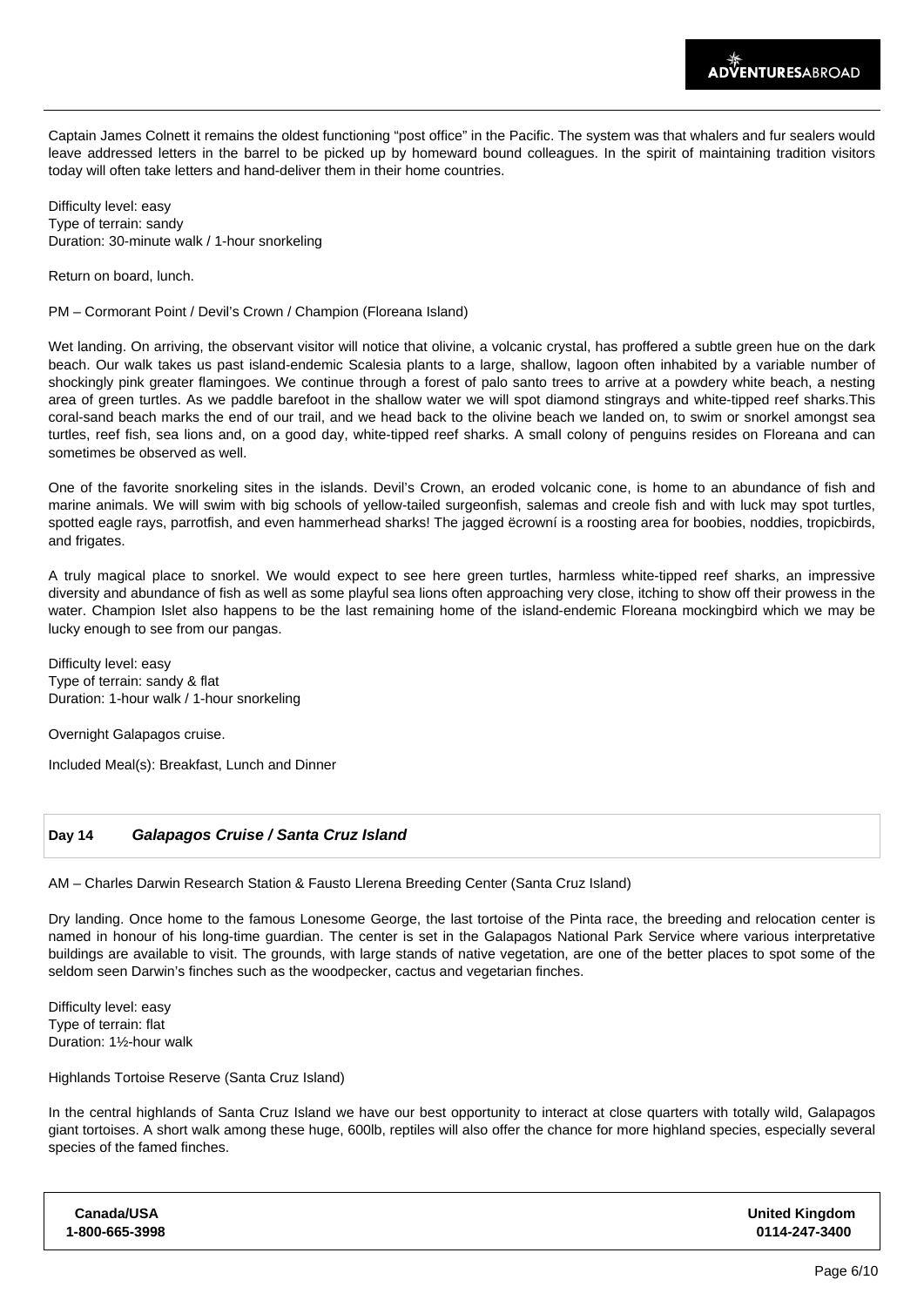Difficulty level: easy Type of terrain: flat & sometimes muddy Duration: 45-minute drive / 1 ½-hour walk

PM –Ballena Bay / Eden Islet (Santa Cruz)

Wet landing. The perfect spot to enjoy our water activities of snorkeling, kayaking or the glass-bottom boat. Expect to see lots of fish species including king angelfish, surgeonfish, parrotfish, damsels, rays and sharks. From the land portion of the visit there will be sea lions and basking marine iguanas with herons and turtles in the mangrove areas. We might even discover some antique ceramic relics left behind by previous settlements.

Difficulty level: moderate Type of terrain: rocky Duration: 1-hour walk / 1-hour snorkeling

Eden Islet is off the western coast of Santa Cruz. It offers opportunities to see Nazca and blue-footed boobies, reef sharks, and banks of endemic bream fish, either from the panga or while snorkeling.

Difficulty level: moderate Type of terrain: water Duration: 1-hour snorkeling

Overnight Galapagos cruise.

Included Meal(s): Breakfast, Lunch and Dinner

## **Day 15 Galapagos: Carrion Point (Santa Cruz Island), Ecuador - Lima, Peru**

#### AM – Carrion Point (Santa Cruz Island)

Dinghy ride at the entry of the Itabaca channel in a lagoon with turquoise water, where we can observe sharks, blue footed boobies, and different kinds of fish.

Difficulty level: easy Type of terrain: none Duration: 1 hour dinghy ride

#### Baltra Airport

After the visit, passengers will be transferred to the airport for our flight to Lima (likely via Guayaquil OR Quito). Welcome to Peru!

In recent years, this city has undergone some wonderful restorations of the plazas, ornate facades, and wooden balconies for which it is famous. Named the 'City of Kings' by the Spanish Conquistadors, Lima is the capital of Peru. Founded in 1535 by Francisco Pizarro, where the River Rimac meets the Pacific Ocean, this was the most important Spanish city during the colonial era with a population of about 100,000 inhabitants. Today the city is home to more than 7 million people.

Overnight in Lima (Miraflores).

\* PLEASE NOTE: As an exception to our general policy regarding the inclusion of tips in our tour pricing, gratuities for the ship's crew are NOT included in tour price. (We have found that trying to pre-pay tips on your behalf is not practical, for a number of reasons). Accordingly, we suggest that you allow approximately USD 90-100 total per passenger for satisfactory service.

Included Meal(s): Breakfast and Dinner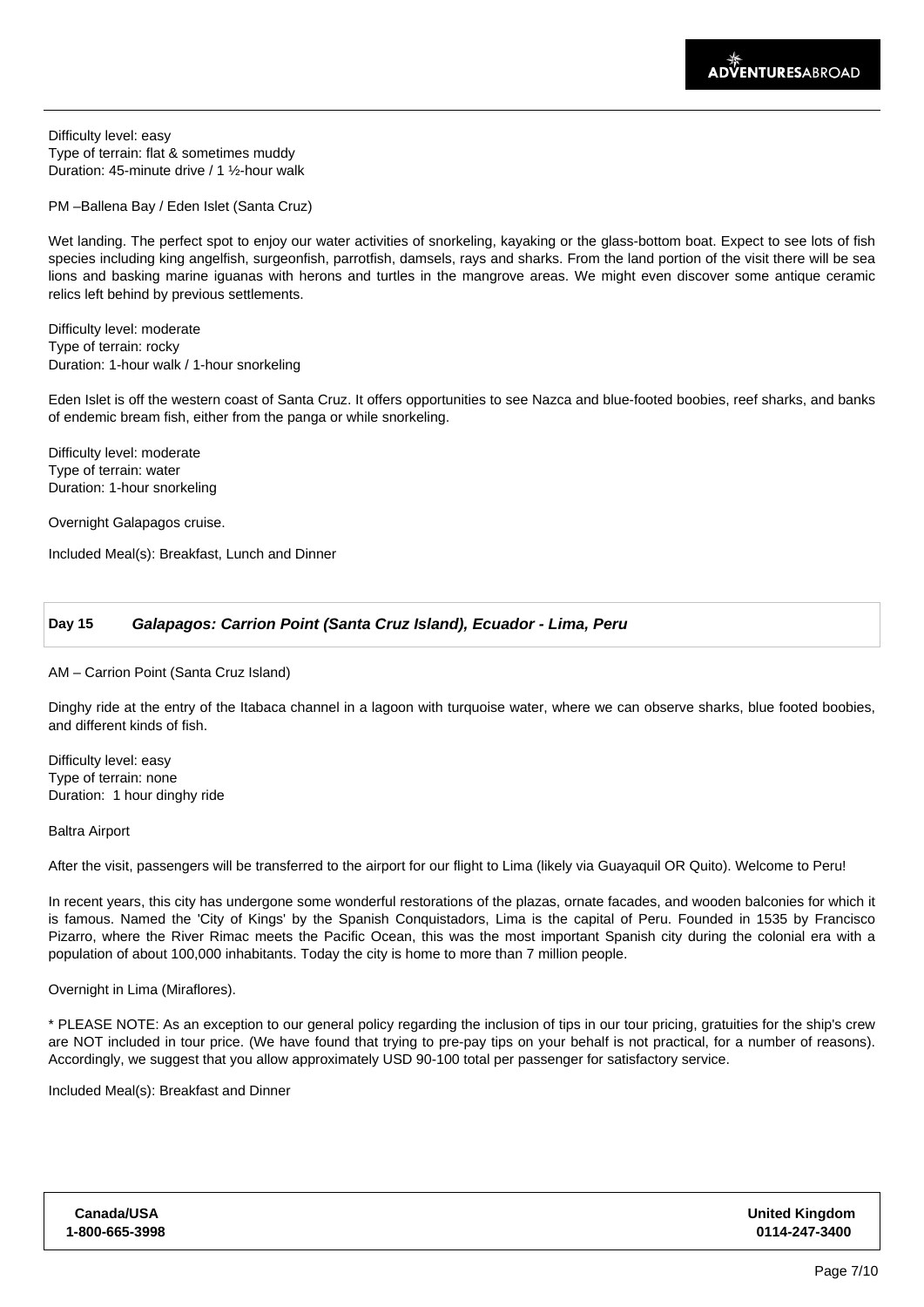### **Day 16 Lima: City Tour**

This morning we start our tour with a visit to San Francisco's Church to visit the extensive catacombs that lie underneath. We then continue to the Plaza de Armas, the most important plaza in Lima. The oldest surviving part of the plaza is the impressive bronze fountain, erected in 1650. Surrounding the plaza is the exquisite Archbishop's Palace, the cathedral, and the Government Palace where handsomely uniformed presidential guards are on duty all day. We visit the cathedral where the great conquistador Francisco Pizarro's tomb lies.

We then proceed to the Larco Museum, which showcases remarkable chronological galleries and an excellent overview on 3,000 years of development of Peruvian pre-Columbian history. Located in a unique vice-royal mansion of the 18th century built over a 7th century pre-Columbian pyramid, is surrounded by beautiful gardens. Features the finest gold and silver collection from ancient Peru and the famous erotic archaeological collection, one of the most visited Peruvian tourist attractions. For an unforgettable experience, Larco is one of the few museums in the world where visitors can also choose to enter the storage area with its 45,000 classified archaeological objects.

Later we head to the trendy area of Miraflores where people stroll along the cliff tops and watch the sun setting on the Pacific Ocean. The best location is the new "Love Park," with its magnificent monument to lovers at its centre. We continue to the Hacienda Mamacona for an exhibition of beautiful Peruvian Paso horses, accompanied by a delicious dinner of Criollo food and a folkloric show.

Overnight in Lima (Miraflores).

Included Meal(s): Breakfast and Dinner

## **Day 17 Lima - Fly to Cuzco - Urubamba Valley - Ollantaytambo - Yucay**

Early this morning we fly to Cuzco, located in a fertile valley at 3354 m (11,004 feet). This is the archaeological capital of the Americas and the ancient capital of the Inca Empire that, at its height, stretched from Colombia in the north, through Ecuador, Peru and Bolivia, and down to central Chile in the south. Although the empire already existed in the 12th century, it remained small until the mid-15th century. Over the next 100 years, it expanded massively but declined due to the civil war and the conquest by the Spanish conquistadors under Francisco Pizarro in 1533.

On arrival we will travel by road into the Urubamba Valley, or "Sacred Valley of the Incas," along one of the most scenic drives on our trip, to the Inca ruins of Ollantaytambo located on a spectacular ridge with deep valleys on either side. We can admire the carefully constructed and maintained farming terraces on the surrounding hillsides.

We continue to the town of Yucay on the bank of the Urubamba River (2300m / 7,590 ft). This is an attractive little town of particularly fertile lands whose name translated into Spanish means "deceit" or "bewitchment". According to legend, in the middle of the 15th century, the Inca Huayna Capac was captivated by the incomparable magnificence of Yucay's setting and decided to settle here.

Overnight in Yucay.

Included Meal(s): Breakfast and Dinner

### **Day 18 Yucay - Machu Picchu Area**

Today we take the early morning train\* from Urubamba to Aguas Calientes and Machu Picchu. The train journey to Machu Picchu is a highlight of any trip to the Andes; the scenery is simply spectacular, and the train allows you to enjoy it in comfort. The +/- 3 hour trip takes us through a changing landscape with wonderful vistas of the mountains and, deep in its dramatic canyon, the beautiful Urubamba River. Our early arrival from Urubamba ensures that we are at the site before the tourist throngs arrive on the train from Cuzco later in the morning.

Upon arrival at the Aguas Calientes train station, a bus will take us on the 6 km (4 mile) twisting journey up the mountainside to the site of Machu Picchu. Having already dropped our baggage at our hotel, we proceed immediately for a guided 3-hour walking tour of

| Canada/USA<br>1-800-665-3998 |
|------------------------------|
|------------------------------|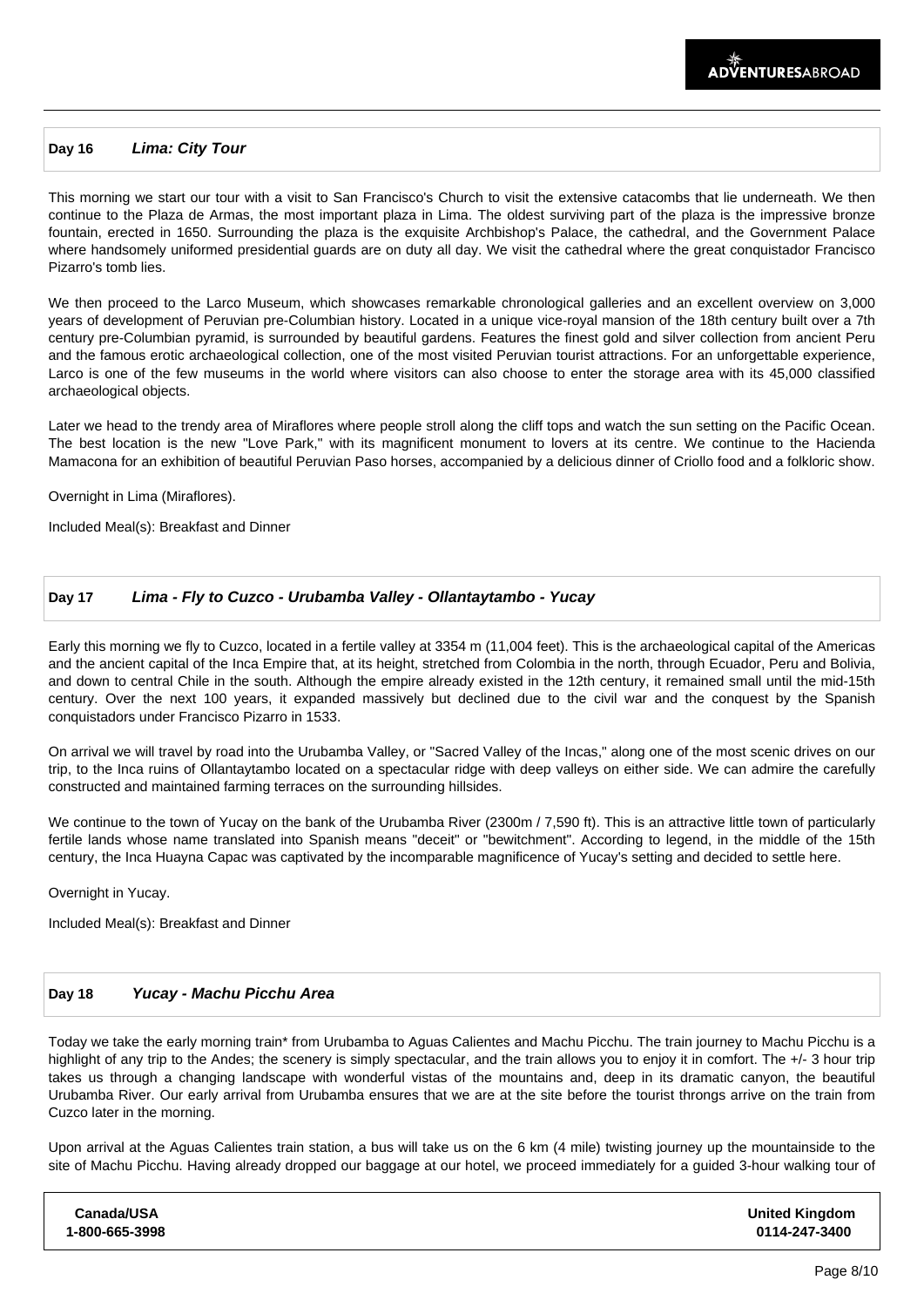the ruins (please be prepared with all that you need for our tour). We will enter the site through the House of the Terrace Caretakers, which flank the agricultural sector. Once on the site, we will see, among other features: the Temple of the Sun, the Fountain Caretaker's House, the Royal Sector, and the puzzling Temple of the Three Windows. We will also see the Common District, the Sacred Rock, and the prison-like Temple of the Condor.

Machu Picchu, popularly known as the 'Lost City of the Incas,' is an ancient city of stone palaces, towers, temples and staircases. It is a very mysterious place, and to this day our knowledge of it remains sketchy. There are no records or artifacts on the site to indicate what any of the buildings were used for. Archaeologists have ascertained that the site was most likely a ceremonial centre and possibly used for administrative purposes for the populous region.

After our tour, you may choose to proceed to the hotel or remain on the site for some independent exploration (your ticket is included and good for the day), and return to the hotel on your own using the return portion of your bus ticket.

\* PLEASE bring an overnight bag for this one night at Aguas Calientes as the train enforces strict luggage limits. Our larger bags will be transported back to Cuzco for us. Please also note that, due to group size limits, groups exceeding 15 participants will be split between two guides for today's site tour.

Overnight at Agua Calientes (near Machu Picchu).

Included Meal(s): Breakfast and Dinner

## **Day 19 Machu Picchu Area - Cuzco**

A large part of the beauty of Machu Picchu is created by its setting on a mountain top surrounded by deep valleys. By staying for a second day to visit Machu Picchu, rather than visiting as a day trip from Cuzco, we are able to savour the atmosphere of this very special place.

In the early morning of our second day at Machu Picchu,\* most group members choose to take the bus back up to the site with the weather-dependent hope of seeing the mist-clad mountains greet the morning sun. Weather notwithstanding, the best thing about going up the second day is being there early when there are fewer people, allowing time to "soak it in," as well as the opportunity to climb Huayna Picchu and/or to the Sun Gate.

During our time at Machu Picchu, we will also include a visit to the Manuel Chavez Ballon Site Museum, which focuses on the "discovery", excavation, and history of Macchu Picchu. On display are historical photos, including photos of Hiram Bingham at Machu Picchu shortly after he came across the ruins, informative write-ups on the construction of Machu Picchu and the life of the Incas, and artifacts found at the site. Outside the museum is a very lush botanical garden running along the river; some plants are labelled and there are a few short trails. This is a nice shady area to rest on a hot day and is an easy 25 minute walk from Aguas Calientes down the road leading to Machu Picchu.

Later in the afternoon we board the VISTADOME train from Aguas Calientes to Ollantaytambo Station (1.5 hours) from where we bus back to Cuzco.

\* DUE TO strict limits on the number of visitors daily, if you elect to visit again today (optional - at your expense), you will need to book well advance online via www.ticketmachupicchu.com. You will need to choose the EARLIEST options for Machu Picchu only OR Machu Picchu & Huayna Picchu if you want to hike Huayna Picchu.

Overnight in Cuzco.

Included Meal(s): Breakfast and Dinner

| Day 20 | Cuzco Area |
|--------|------------|
|--------|------------|

This morning we visit some of the most important Inca sites in the Cuzco area.

| Canada/USA     | <b>United Kingdom</b> |
|----------------|-----------------------|
| 1-800-665-3998 | 0114-247-3400         |